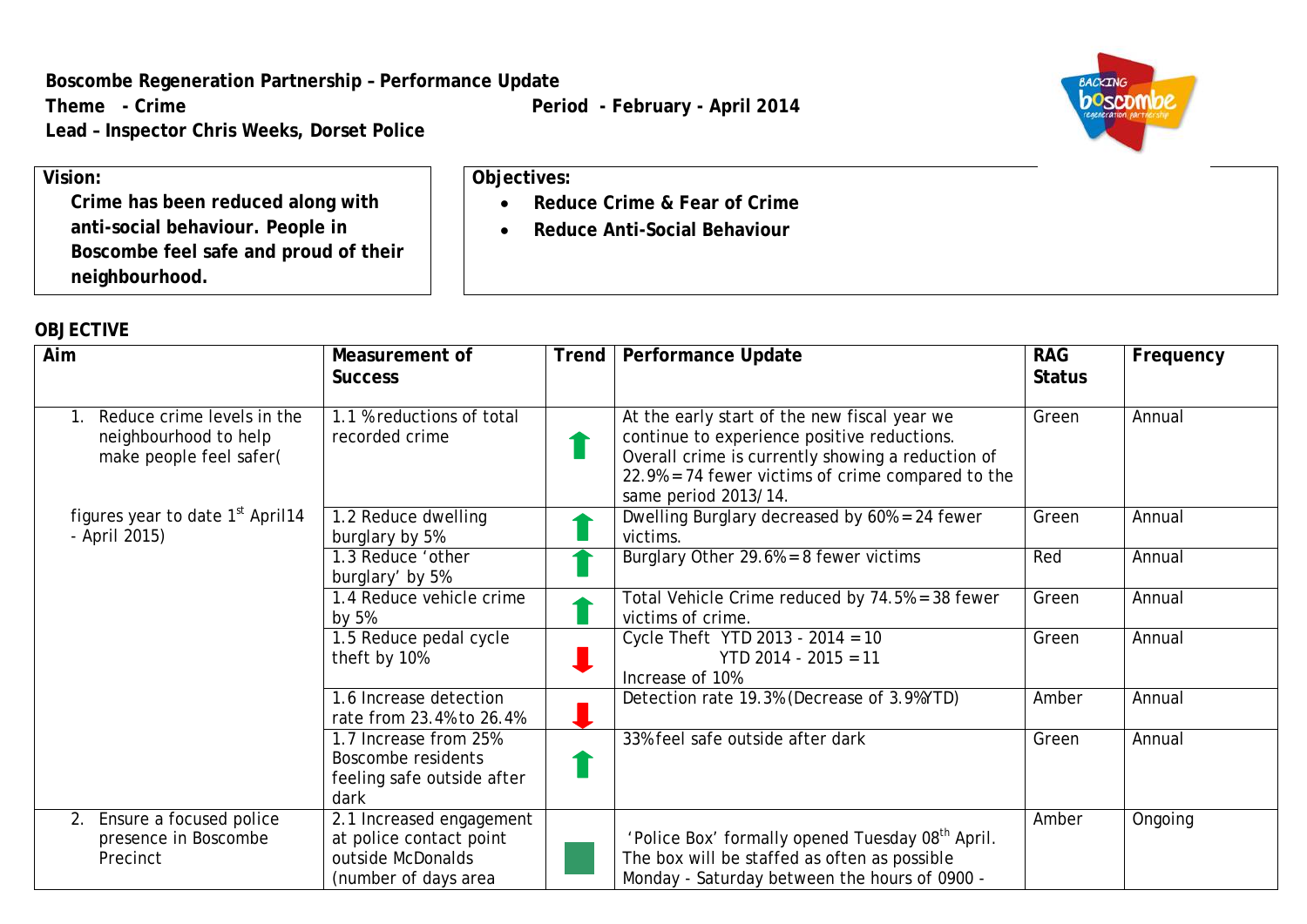|                                                                                                            | achieves a police                                                                                  |                | 1800.                                                                                                                                                                                                                                                                                           |       |         |
|------------------------------------------------------------------------------------------------------------|----------------------------------------------------------------------------------------------------|----------------|-------------------------------------------------------------------------------------------------------------------------------------------------------------------------------------------------------------------------------------------------------------------------------------------------|-------|---------|
|                                                                                                            | deployment)<br>2.2 Greater engagement<br>with the Precinct's retail<br>properties                  | T              | Sgt Amey attends all Boscombe Business Forum<br>meetings and is in regular contact with Chair & Sec<br>working on new Business Watch launch                                                                                                                                                     | Green | Ongoing |
|                                                                                                            | 2.3 Growth of<br>shopwatch/Business<br>Watch                                                       |                | The initial signal and volume problems with the<br>new handsets appear to be resolved. DP & Coastal<br>Bid are working with Boscombe Centre Manager to<br>produce a leaflet to promote the new watch and<br>encourage new members.                                                              | Green | Ongong  |
|                                                                                                            | 2.4 Precinct Policing<br>Proposal - CSAS                                                           |                | Following the re-advertisement of the CSPO's<br>posts, 3 applicants have successfully made it<br>through the interview process. These candidates<br>are currently being vetted with training pencilled<br>in for the first week of May 14 WITH AN<br>OPERATIONAL GO LIVE DATE OF JUNE 9Th 2014. | Green | Ongoing |
| 3. Drive out drug dealers by<br>information led<br>enforcement activity.                                   | 3.1 Number of misuse of<br>drugs warrants executed                                                 | <b>College</b> | Tasking officer in place to co-ordinate central<br>tasks with local tactical deployments.                                                                                                                                                                                                       | Green | Ongoing |
|                                                                                                            | 3.2 Decrease from 83% of<br>Boscombe residents seeing<br>drug dealing as a problem<br>in Boscombe. | a s            | Now 81% in 2013 resident survey. Decrease of 2%<br>from 2012.                                                                                                                                                                                                                                   | Green | Annual  |
|                                                                                                            |                                                                                                    |                | Paula Roberts (ex crime reporter Daily Echo) now<br>employed by DP to promote and control<br>appropriate media messages.                                                                                                                                                                        | Amber | Ongoing |
|                                                                                                            |                                                                                                    |                | Local Cllrs invited to as many drugs related<br>Warrants as practical.                                                                                                                                                                                                                          | Green | Ongoing |
|                                                                                                            |                                                                                                    |                | Positive enforcement activity- a culture of 'you<br>tell us, we will take action' continues.<br>Average of 98 stop searches per month.<br>April 13 - April 14 = 154 arrests for possession of<br>drugs.                                                                                         | Green | Ongoing |
|                                                                                                            | 3.3 Increase the<br>membership of Boscombe<br>landlord group.                                      |                | A revised group with new focus will be formed but<br>has been delayed due to priority of Op Galaxy and<br>ill health recently of key staff.                                                                                                                                                     | Amber | Ongoing |
| Ensure persons released<br>4.<br>from prison are located<br>where they will receive<br>support and are not | 4.1 Reduction in numbers<br>of allocations from HMP                                                |                | <b>Operation Galaxy:</b><br>Ensure all Identified accommodation<br>that offers support is of a high standard<br>Identify problematic houses of multiple                                                                                                                                         | Green | Ongoing |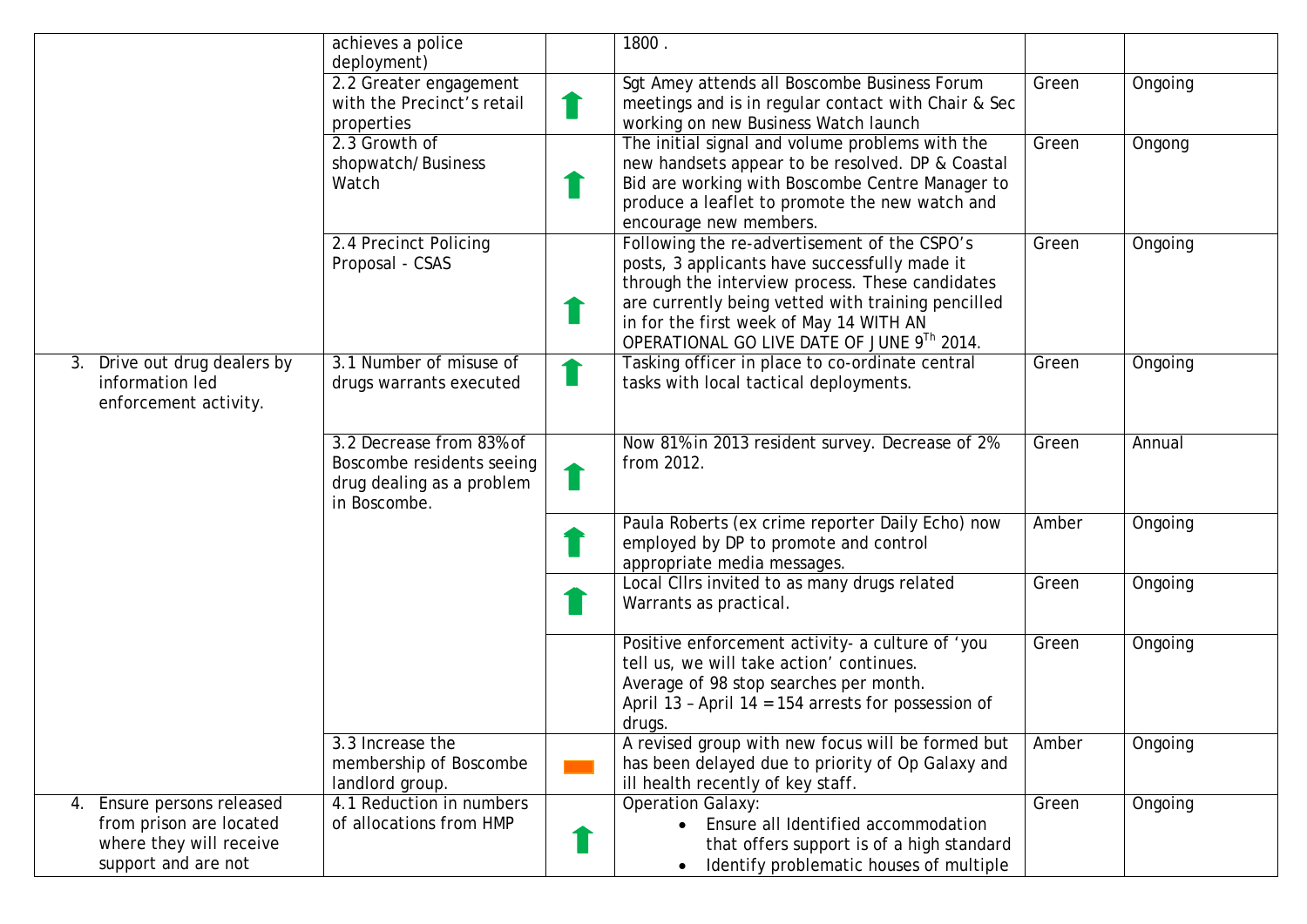| encouraged to reoffend due<br>occupation and take positive action<br>to peer pressure or life<br>Reduce the number of vulnerable<br>circumstances.<br>individuals who require support but<br>have no local connections<br>A geographical boundary has been set and will<br>remain the area of focus/high priority.<br>Awaiting list of HMO's for phase 2 of Op Galaxy to<br>Amber<br>Ongoing<br>deliver analytical data in order to risk assess (RAG)<br>All HMO accommodation (as per phase 1 in respect<br>of supported accom).<br>Supported living has been risk assessed using<br>Ongoing<br>Green<br>current 24 months of Police, Council, Fire Service<br>and Ambulance data. The findings of this<br>assessment have been graded Red- Amber- Green.<br>Voluntary Code of Practice sent to all providers<br>Red<br>Ongoing<br>asking for response by 14 <sup>th</sup> November 2013. To<br>date only four have been signed and returned.<br>Strategic Housing Manager to chase. This approach<br>to be reviewed by Galaxy.<br>New Planning applications reviewed monthly as<br>Green<br>Ongoing<br>part of Atlas Group for new HMO's / Licensed<br>premises and formal objections raised if likely to<br>impact on the local community and the work of<br>the Boscombe Regeneration Partnership.<br>Work now progressing to enhance strand 3 of<br>Quarterly<br>Green<br>Operation Galaxy with identifying and preventing<br>resettlement of offenders into Boscombe area<br>without local connection and support the SP Hub in<br>risk assessing placements. Joint agency meeting<br>scheduled for may 2014.<br>Objective: Reduce anti-social<br>behaviour<br>5.1 Reduction from 49% of<br>Reduce levels of anti-social<br>Since the start of the fiscal year there has been a<br>Green<br>ongoing<br><b>Boscombe residents</b><br>reduction in the number of reported incidents of<br>behaviour to help make |  |  |  |
|----------------------------------------------------------------------------------------------------------------------------------------------------------------------------------------------------------------------------------------------------------------------------------------------------------------------------------------------------------------------------------------------------------------------------------------------------------------------------------------------------------------------------------------------------------------------------------------------------------------------------------------------------------------------------------------------------------------------------------------------------------------------------------------------------------------------------------------------------------------------------------------------------------------------------------------------------------------------------------------------------------------------------------------------------------------------------------------------------------------------------------------------------------------------------------------------------------------------------------------------------------------------------------------------------------------------------------------------------------------------------------------------------------------------------------------------------------------------------------------------------------------------------------------------------------------------------------------------------------------------------------------------------------------------------------------------------------------------------------------------------------------------------------------------------------------------------------------------------------------------------------------------------------------------|--|--|--|
|                                                                                                                                                                                                                                                                                                                                                                                                                                                                                                                                                                                                                                                                                                                                                                                                                                                                                                                                                                                                                                                                                                                                                                                                                                                                                                                                                                                                                                                                                                                                                                                                                                                                                                                                                                                                                                                                                                                      |  |  |  |
|                                                                                                                                                                                                                                                                                                                                                                                                                                                                                                                                                                                                                                                                                                                                                                                                                                                                                                                                                                                                                                                                                                                                                                                                                                                                                                                                                                                                                                                                                                                                                                                                                                                                                                                                                                                                                                                                                                                      |  |  |  |
|                                                                                                                                                                                                                                                                                                                                                                                                                                                                                                                                                                                                                                                                                                                                                                                                                                                                                                                                                                                                                                                                                                                                                                                                                                                                                                                                                                                                                                                                                                                                                                                                                                                                                                                                                                                                                                                                                                                      |  |  |  |
|                                                                                                                                                                                                                                                                                                                                                                                                                                                                                                                                                                                                                                                                                                                                                                                                                                                                                                                                                                                                                                                                                                                                                                                                                                                                                                                                                                                                                                                                                                                                                                                                                                                                                                                                                                                                                                                                                                                      |  |  |  |
|                                                                                                                                                                                                                                                                                                                                                                                                                                                                                                                                                                                                                                                                                                                                                                                                                                                                                                                                                                                                                                                                                                                                                                                                                                                                                                                                                                                                                                                                                                                                                                                                                                                                                                                                                                                                                                                                                                                      |  |  |  |
|                                                                                                                                                                                                                                                                                                                                                                                                                                                                                                                                                                                                                                                                                                                                                                                                                                                                                                                                                                                                                                                                                                                                                                                                                                                                                                                                                                                                                                                                                                                                                                                                                                                                                                                                                                                                                                                                                                                      |  |  |  |
|                                                                                                                                                                                                                                                                                                                                                                                                                                                                                                                                                                                                                                                                                                                                                                                                                                                                                                                                                                                                                                                                                                                                                                                                                                                                                                                                                                                                                                                                                                                                                                                                                                                                                                                                                                                                                                                                                                                      |  |  |  |
|                                                                                                                                                                                                                                                                                                                                                                                                                                                                                                                                                                                                                                                                                                                                                                                                                                                                                                                                                                                                                                                                                                                                                                                                                                                                                                                                                                                                                                                                                                                                                                                                                                                                                                                                                                                                                                                                                                                      |  |  |  |
|                                                                                                                                                                                                                                                                                                                                                                                                                                                                                                                                                                                                                                                                                                                                                                                                                                                                                                                                                                                                                                                                                                                                                                                                                                                                                                                                                                                                                                                                                                                                                                                                                                                                                                                                                                                                                                                                                                                      |  |  |  |
|                                                                                                                                                                                                                                                                                                                                                                                                                                                                                                                                                                                                                                                                                                                                                                                                                                                                                                                                                                                                                                                                                                                                                                                                                                                                                                                                                                                                                                                                                                                                                                                                                                                                                                                                                                                                                                                                                                                      |  |  |  |
|                                                                                                                                                                                                                                                                                                                                                                                                                                                                                                                                                                                                                                                                                                                                                                                                                                                                                                                                                                                                                                                                                                                                                                                                                                                                                                                                                                                                                                                                                                                                                                                                                                                                                                                                                                                                                                                                                                                      |  |  |  |
|                                                                                                                                                                                                                                                                                                                                                                                                                                                                                                                                                                                                                                                                                                                                                                                                                                                                                                                                                                                                                                                                                                                                                                                                                                                                                                                                                                                                                                                                                                                                                                                                                                                                                                                                                                                                                                                                                                                      |  |  |  |
|                                                                                                                                                                                                                                                                                                                                                                                                                                                                                                                                                                                                                                                                                                                                                                                                                                                                                                                                                                                                                                                                                                                                                                                                                                                                                                                                                                                                                                                                                                                                                                                                                                                                                                                                                                                                                                                                                                                      |  |  |  |
|                                                                                                                                                                                                                                                                                                                                                                                                                                                                                                                                                                                                                                                                                                                                                                                                                                                                                                                                                                                                                                                                                                                                                                                                                                                                                                                                                                                                                                                                                                                                                                                                                                                                                                                                                                                                                                                                                                                      |  |  |  |
|                                                                                                                                                                                                                                                                                                                                                                                                                                                                                                                                                                                                                                                                                                                                                                                                                                                                                                                                                                                                                                                                                                                                                                                                                                                                                                                                                                                                                                                                                                                                                                                                                                                                                                                                                                                                                                                                                                                      |  |  |  |
|                                                                                                                                                                                                                                                                                                                                                                                                                                                                                                                                                                                                                                                                                                                                                                                                                                                                                                                                                                                                                                                                                                                                                                                                                                                                                                                                                                                                                                                                                                                                                                                                                                                                                                                                                                                                                                                                                                                      |  |  |  |
|                                                                                                                                                                                                                                                                                                                                                                                                                                                                                                                                                                                                                                                                                                                                                                                                                                                                                                                                                                                                                                                                                                                                                                                                                                                                                                                                                                                                                                                                                                                                                                                                                                                                                                                                                                                                                                                                                                                      |  |  |  |
|                                                                                                                                                                                                                                                                                                                                                                                                                                                                                                                                                                                                                                                                                                                                                                                                                                                                                                                                                                                                                                                                                                                                                                                                                                                                                                                                                                                                                                                                                                                                                                                                                                                                                                                                                                                                                                                                                                                      |  |  |  |
|                                                                                                                                                                                                                                                                                                                                                                                                                                                                                                                                                                                                                                                                                                                                                                                                                                                                                                                                                                                                                                                                                                                                                                                                                                                                                                                                                                                                                                                                                                                                                                                                                                                                                                                                                                                                                                                                                                                      |  |  |  |
|                                                                                                                                                                                                                                                                                                                                                                                                                                                                                                                                                                                                                                                                                                                                                                                                                                                                                                                                                                                                                                                                                                                                                                                                                                                                                                                                                                                                                                                                                                                                                                                                                                                                                                                                                                                                                                                                                                                      |  |  |  |
|                                                                                                                                                                                                                                                                                                                                                                                                                                                                                                                                                                                                                                                                                                                                                                                                                                                                                                                                                                                                                                                                                                                                                                                                                                                                                                                                                                                                                                                                                                                                                                                                                                                                                                                                                                                                                                                                                                                      |  |  |  |
|                                                                                                                                                                                                                                                                                                                                                                                                                                                                                                                                                                                                                                                                                                                                                                                                                                                                                                                                                                                                                                                                                                                                                                                                                                                                                                                                                                                                                                                                                                                                                                                                                                                                                                                                                                                                                                                                                                                      |  |  |  |
|                                                                                                                                                                                                                                                                                                                                                                                                                                                                                                                                                                                                                                                                                                                                                                                                                                                                                                                                                                                                                                                                                                                                                                                                                                                                                                                                                                                                                                                                                                                                                                                                                                                                                                                                                                                                                                                                                                                      |  |  |  |
|                                                                                                                                                                                                                                                                                                                                                                                                                                                                                                                                                                                                                                                                                                                                                                                                                                                                                                                                                                                                                                                                                                                                                                                                                                                                                                                                                                                                                                                                                                                                                                                                                                                                                                                                                                                                                                                                                                                      |  |  |  |
|                                                                                                                                                                                                                                                                                                                                                                                                                                                                                                                                                                                                                                                                                                                                                                                                                                                                                                                                                                                                                                                                                                                                                                                                                                                                                                                                                                                                                                                                                                                                                                                                                                                                                                                                                                                                                                                                                                                      |  |  |  |
|                                                                                                                                                                                                                                                                                                                                                                                                                                                                                                                                                                                                                                                                                                                                                                                                                                                                                                                                                                                                                                                                                                                                                                                                                                                                                                                                                                                                                                                                                                                                                                                                                                                                                                                                                                                                                                                                                                                      |  |  |  |
|                                                                                                                                                                                                                                                                                                                                                                                                                                                                                                                                                                                                                                                                                                                                                                                                                                                                                                                                                                                                                                                                                                                                                                                                                                                                                                                                                                                                                                                                                                                                                                                                                                                                                                                                                                                                                                                                                                                      |  |  |  |
|                                                                                                                                                                                                                                                                                                                                                                                                                                                                                                                                                                                                                                                                                                                                                                                                                                                                                                                                                                                                                                                                                                                                                                                                                                                                                                                                                                                                                                                                                                                                                                                                                                                                                                                                                                                                                                                                                                                      |  |  |  |
|                                                                                                                                                                                                                                                                                                                                                                                                                                                                                                                                                                                                                                                                                                                                                                                                                                                                                                                                                                                                                                                                                                                                                                                                                                                                                                                                                                                                                                                                                                                                                                                                                                                                                                                                                                                                                                                                                                                      |  |  |  |
|                                                                                                                                                                                                                                                                                                                                                                                                                                                                                                                                                                                                                                                                                                                                                                                                                                                                                                                                                                                                                                                                                                                                                                                                                                                                                                                                                                                                                                                                                                                                                                                                                                                                                                                                                                                                                                                                                                                      |  |  |  |
|                                                                                                                                                                                                                                                                                                                                                                                                                                                                                                                                                                                                                                                                                                                                                                                                                                                                                                                                                                                                                                                                                                                                                                                                                                                                                                                                                                                                                                                                                                                                                                                                                                                                                                                                                                                                                                                                                                                      |  |  |  |
|                                                                                                                                                                                                                                                                                                                                                                                                                                                                                                                                                                                                                                                                                                                                                                                                                                                                                                                                                                                                                                                                                                                                                                                                                                                                                                                                                                                                                                                                                                                                                                                                                                                                                                                                                                                                                                                                                                                      |  |  |  |
|                                                                                                                                                                                                                                                                                                                                                                                                                                                                                                                                                                                                                                                                                                                                                                                                                                                                                                                                                                                                                                                                                                                                                                                                                                                                                                                                                                                                                                                                                                                                                                                                                                                                                                                                                                                                                                                                                                                      |  |  |  |
|                                                                                                                                                                                                                                                                                                                                                                                                                                                                                                                                                                                                                                                                                                                                                                                                                                                                                                                                                                                                                                                                                                                                                                                                                                                                                                                                                                                                                                                                                                                                                                                                                                                                                                                                                                                                                                                                                                                      |  |  |  |
|                                                                                                                                                                                                                                                                                                                                                                                                                                                                                                                                                                                                                                                                                                                                                                                                                                                                                                                                                                                                                                                                                                                                                                                                                                                                                                                                                                                                                                                                                                                                                                                                                                                                                                                                                                                                                                                                                                                      |  |  |  |
|                                                                                                                                                                                                                                                                                                                                                                                                                                                                                                                                                                                                                                                                                                                                                                                                                                                                                                                                                                                                                                                                                                                                                                                                                                                                                                                                                                                                                                                                                                                                                                                                                                                                                                                                                                                                                                                                                                                      |  |  |  |
|                                                                                                                                                                                                                                                                                                                                                                                                                                                                                                                                                                                                                                                                                                                                                                                                                                                                                                                                                                                                                                                                                                                                                                                                                                                                                                                                                                                                                                                                                                                                                                                                                                                                                                                                                                                                                                                                                                                      |  |  |  |
|                                                                                                                                                                                                                                                                                                                                                                                                                                                                                                                                                                                                                                                                                                                                                                                                                                                                                                                                                                                                                                                                                                                                                                                                                                                                                                                                                                                                                                                                                                                                                                                                                                                                                                                                                                                                                                                                                                                      |  |  |  |
|                                                                                                                                                                                                                                                                                                                                                                                                                                                                                                                                                                                                                                                                                                                                                                                                                                                                                                                                                                                                                                                                                                                                                                                                                                                                                                                                                                                                                                                                                                                                                                                                                                                                                                                                                                                                                                                                                                                      |  |  |  |
|                                                                                                                                                                                                                                                                                                                                                                                                                                                                                                                                                                                                                                                                                                                                                                                                                                                                                                                                                                                                                                                                                                                                                                                                                                                                                                                                                                                                                                                                                                                                                                                                                                                                                                                                                                                                                                                                                                                      |  |  |  |
|                                                                                                                                                                                                                                                                                                                                                                                                                                                                                                                                                                                                                                                                                                                                                                                                                                                                                                                                                                                                                                                                                                                                                                                                                                                                                                                                                                                                                                                                                                                                                                                                                                                                                                                                                                                                                                                                                                                      |  |  |  |
|                                                                                                                                                                                                                                                                                                                                                                                                                                                                                                                                                                                                                                                                                                                                                                                                                                                                                                                                                                                                                                                                                                                                                                                                                                                                                                                                                                                                                                                                                                                                                                                                                                                                                                                                                                                                                                                                                                                      |  |  |  |
|                                                                                                                                                                                                                                                                                                                                                                                                                                                                                                                                                                                                                                                                                                                                                                                                                                                                                                                                                                                                                                                                                                                                                                                                                                                                                                                                                                                                                                                                                                                                                                                                                                                                                                                                                                                                                                                                                                                      |  |  |  |
|                                                                                                                                                                                                                                                                                                                                                                                                                                                                                                                                                                                                                                                                                                                                                                                                                                                                                                                                                                                                                                                                                                                                                                                                                                                                                                                                                                                                                                                                                                                                                                                                                                                                                                                                                                                                                                                                                                                      |  |  |  |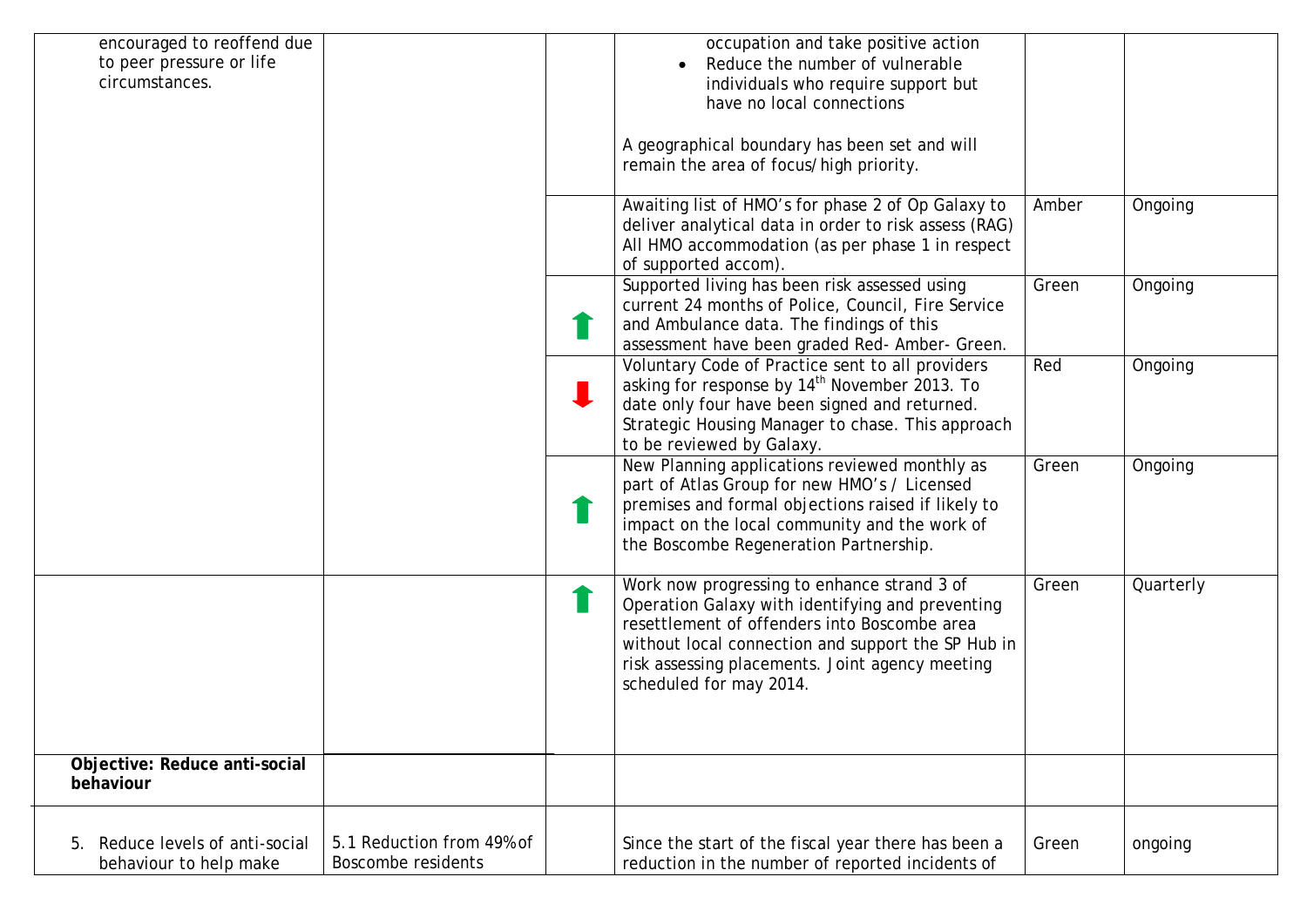| people feel safer.                                                                                                         | perceiving ASB to be a<br>significant problem.                               | ASB. April 13 - April 14 YTD 259 fewer incidents, a<br>7 % Reduction. Police believe this is directly linked<br>to all agencies working hard to develop greater<br>engagement with and education of the community.<br>Over the past 12 months there have been a<br>number of significant ASBO's:<br>13 regarding on street drug dealing<br>7 regarding on street prostitution                                                                                                                                                                              |       |         |
|----------------------------------------------------------------------------------------------------------------------------|------------------------------------------------------------------------------|------------------------------------------------------------------------------------------------------------------------------------------------------------------------------------------------------------------------------------------------------------------------------------------------------------------------------------------------------------------------------------------------------------------------------------------------------------------------------------------------------------------------------------------------------------|-------|---------|
|                                                                                                                            | 5.2 Reduction from 79% of<br>Boscombe residents                              | 80% in latest 2013 survey. 82% in 2012                                                                                                                                                                                                                                                                                                                                                                                                                                                                                                                     | Amber | Annual  |
|                                                                                                                            | stating that drunk &<br>rowdy people are a<br>problem in their area.         | Officers continue to take positive action regarding<br>drunk & rowdy behaviour.<br>Officers attend local community forums and<br>inform those in attendance what action has<br>recently been taken by the Police and Council.<br>Borough wide DPPO.<br>Police are collating incidents of dissatisfaction<br>regarding street drinking incidents and comparing<br>the dissatisfaction with officers first hand<br>accounts. This is an attempt to understand the<br>publics expectation and be able to explain<br>'officers discretion' at public meetings. | Amber | Ongoing |
| 6. Support vulnerable females<br>involved in on street prostitution<br>to move away from heroin<br>addiction and sex work. | 6.1 Number of females<br>who leave on street<br>prostitution.                | (Operation Planet update)<br>Martin Rudenko is finalising the Needs Assessment<br>report is complete/. This will inform the<br>direction of the multi agency strategy and future<br>working. Sex Worker Risk Assessment Conferences<br>continue with 8 females being referred to date,<br>each referred with ongoing actions.                                                                                                                                                                                                                              | Green | Ongoing |
|                                                                                                                            | 6.2 Number of females<br>who engage in drugs<br>rehabilitation               | Update from SWAC required.                                                                                                                                                                                                                                                                                                                                                                                                                                                                                                                                 | Amber | Ongoing |
|                                                                                                                            | 6.3 Feedback from the<br>community groups that on<br>street prostitution has | Feedback from Community leader that there has<br>been a significant reduction in the number of on<br>street prostitutes and kerb crawlers.                                                                                                                                                                                                                                                                                                                                                                                                                 | Green | Ongoing |